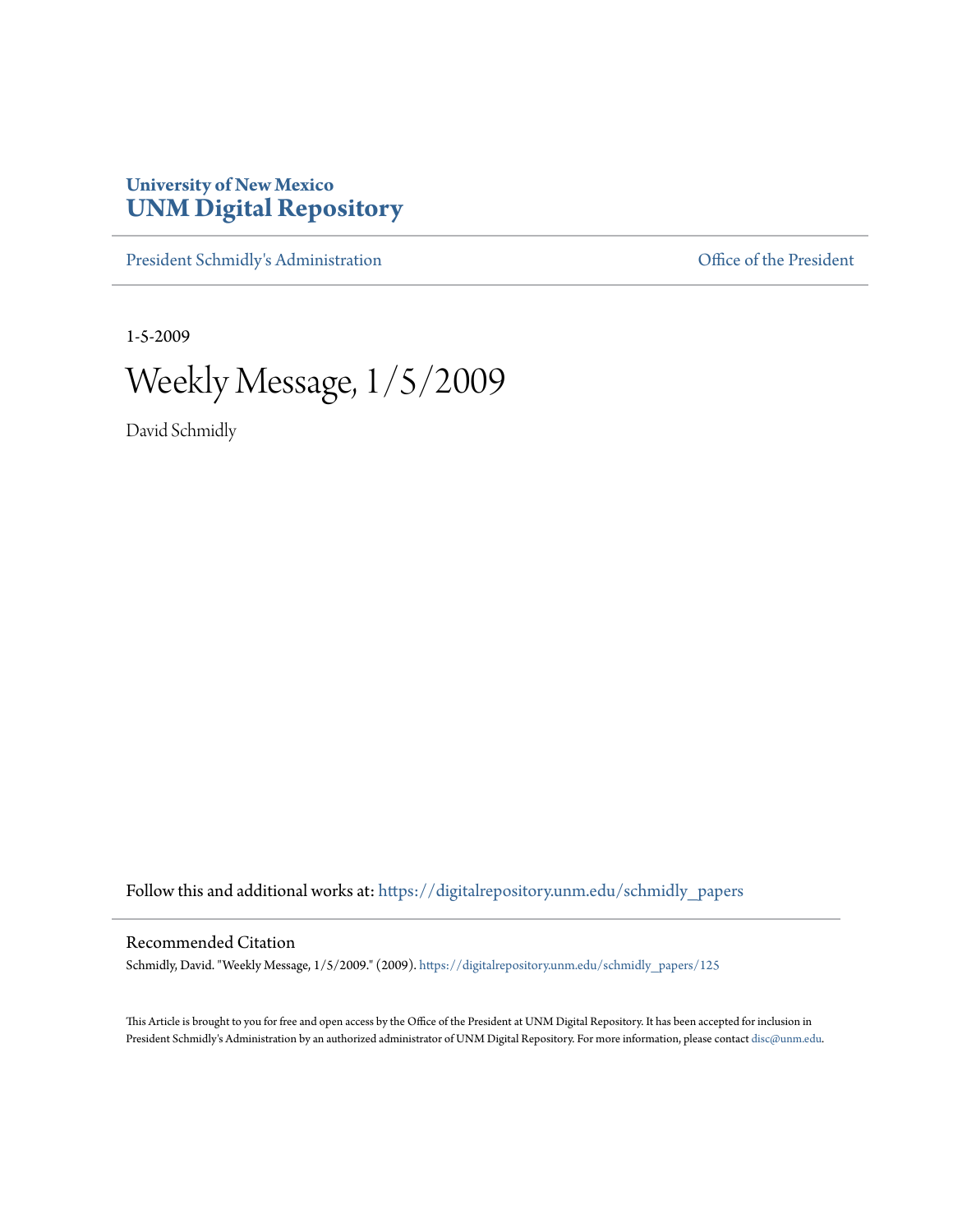## Good morning and Happy New Year!

We've enjoyed some time off to enjoy family and friends, to rest and reflect. Now we're back, ready to roll up our sleeves and meet the challenges of 2009. I'm looking forward to joining you in taking on what this New Year will bring. We are already well aware of some of the upcoming funding issues, but let's not forget the joys and opportunities ahead of us. Where better than a university to encounter new ideas, energized debate, leading-edge research, the anticipation of learning and the satisfaction that new knowledge brings. I'm looking forward to the journey.

Of course, many of you continued to work through the holidays and we thank you. From physical plant workers and police who kept watch over our campus to the health care personnel who kept hospitals and clinics operating to the athletes who continued to practice and play to the faculty, staff and students preparing for intersession classes - thanks for keeping us going. It is obvious that UNM never shuts down. The Albuquerque Journal had a great story over the break about the growing popularity of the intersession courses. All of you involved put in extraordinary time and energy. We commend you.

I'd like to mention again that I've set up a new blog that contains all of my Monday Morning Messages, web casts and other notes and thoughts. I invite your comments, because as I've always said, nobody has a monopoly on good ideas, especially when they're communicated in a spirit of cooperation and mutual respect. Please visit http://blogs.unm.edu/president/ to tune in and weigh in with your thoughts.

One of the major campus events in the near future will be our Lincoln/Darwin Symposium, celebrating the 200th birthday of two individuals who shaped and changed the world. This will be a week-long campus-wide celebration with lectures, panels, student presentations and special events. I'm told there will even be birthday cake. Thanks to all who are participating in the planning. We'll keep you updated on the details in the coming weeks.

With the New Year comes new Federal standards for maintaining, collecting and presenting data on race and ethnicity. The new data collection begins this fall, so everywhere race and ethnicity data is collected, stored and used at the University must be brought into compliance with the new standards by that date. I've asked Dr. Jozi De Leon, Vice President for Equity and Inclusion, to lead the effort with Dr. Valerie Romero-Leggott, Vice President for Diversity for the UNM Health Sciences Center.

Every unit on campus will have to pitch in and participate fully in order to make this effort a success. You'll be hearing more about the time-line being defined by the Race and Ethnicity